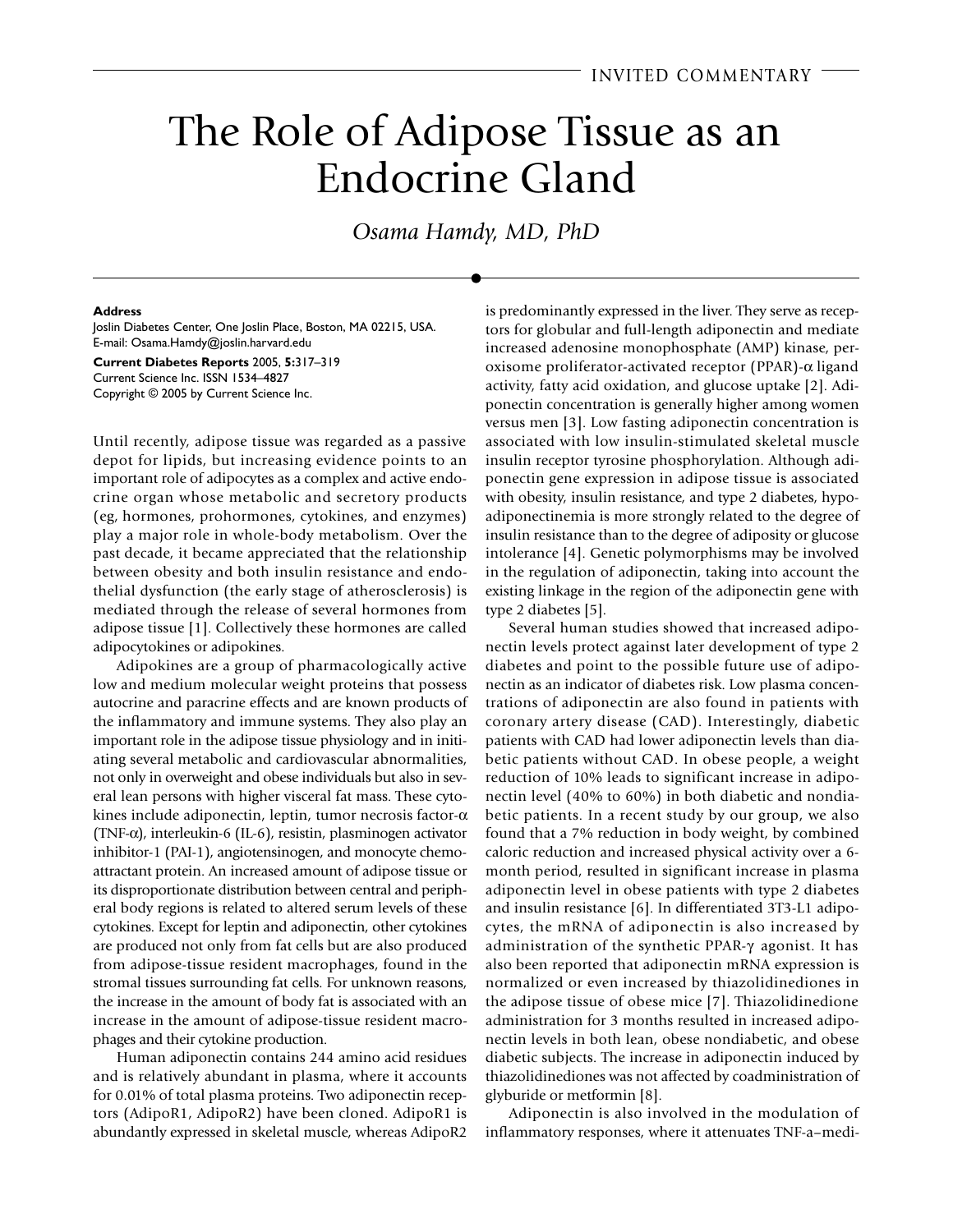ated inflammatory response [9] probably through the activation of cyclic AMP protein kinase A. It has also been shown that adiponectin inhibits some functions of mature macrophage, such as phagocytosis and cytokine production [10]. Adiponectin also modulates endothelial function and has an inhibitory effect on proliferation of vascular smooth muscles induced by growth factors. The recent finding that adiponectin deficiency aggravates neointimal thickening, and that supplementation with adiponectin decreases neointimal thickening in mechanically injured arteries, suggests that increasing plasma adiponectin may be useful in preventing restenosis after vascular intervention [11].

Leptin is a 16-kDa adipocyte-derived hormone that circulates in the serum in the free and bound form. The ob mRNA encodes a 167 amino acid protein. Leptin exerts its effect on energy balance mainly by acting in the brain. Leptin acts either directly or though activating specific centers in the hypothalamus to decrease food intake, increase energy expenditure, influence glucose and fat metabolism, and alter neuroendocrine function.

Leptin serum levels increase exponentially with increased fat mass. It was found that the mean serum leptin concentrations are 7.5 ng/mL in normal weight subjects and 31.3 ng/mL in obese subjects, indicating that obese individuals may be resistant to endogenous leptin production. Leptin mRNA is expressed predominantly by subcutaneous rather than visceral fat cells. This suggests a role for leptin in modulating adipose tissue mass and distribution. After adjustment of body mass index, women also seem to have higher leptin levels than men. This could be either related to the increased percentage of peripheral body fat in women, or a result of stimulation of leptin production by estrogen/progesterone and/or by androgens. It was found that fat mass and gender are the main independent predictors of leptin concentration in patients with type 2 diabetes [12], and that insulin secretion and the degree of insulin resistance contribute significantly to leptin levels.

Leptin therapy in lipodystrophic patients was shown to improve glycemic control, improve insulin-stimulated hepatic and peripheral glucose metabolism, and to reduce hepatic and muscle triglyceride content, suggesting that leptin acts as a signal that contributes to regulation of total body sensitivity to insulin [13]. It was also found that leptin was independently associated with cardiovascular mortality. In obese patients, administration of thiazolidinediones for 12 weeks resulted in a significant increase in insulin sensitivity but had no effect on plasma leptin concentrations.

Although both adiponectin and leptin are integrally related to the insulin resistance syndrome, adiponectin was more strongly related to visceral abdominal fat, whereas leptin was more closely related to subcutaneous fat content [14]. Many aspects of that association are still unclear. The coming years may shed light on the relationships between them and offer the prospect of their use in treatments of overweight and obese subjects with insulin resistance or the metabolic syndrome.

Adipose tissue is also a major source of TNF-α, a cytokine that is known to possess a wide range of proinflammatory activities. It acts as a higher-order cytokine that influence synthesis, secretion, and activity of other cytokines. It was observed that obesity in animals and humans is associated with increased production of TNF-α and its receptors from adipocytes and that gene expression and protein production of TNF-α do not appear to be different in subcutaneous or visceral fat. In contrast, only 30% of total circulating IL-6 originates from adipose tissue in humans and that visceral adipose tissue produces two to three times more IL-6 compared with the subcutaneous adipose tissue. In addition, circulating IL-6 concentrations correlate better with adiposity in comparison to circulating levels of TNF-α.

Levels of these proinflammatory cytokines were shown to be correlated with all measures of obesity and were strongly related to insulin resistance. Several studies had demonstrated a possible link between TNF-α and cardiovascular disease. Plasma levels of TNF-α were shown to be increased in individuals with premature cardiovascular disease independent of insulin sensitivity. Conversely, circulating levels of TNF-α decrease after weight reduction in parallel with the improvement in endothelial function [15].

Resistin is a unique adipocyte-derived signaling cysteinerich molecule that was first identified in obese mice. In mice, resistin is expressed predominantly in white adipose tissue and is detectable in serum, suggesting that it may act at distant sites similar to other adipokines. Several observations showed increased resistin serum level in genetic and dietinduced obese mice. The observation that reduction in resistin levels in ob/ob and Zucker diabetic obese mice treated with PPAR-γ agonists was associated with improved insulin sensitivity raised the assumption of a possible link between resistin and insulin resistance. Subsequent data failed to confirm this association.

PAI-1 is another important bioactive substance produced by adipose tissue. Although PAI-1 mRNA was detected in both subcutaneous and visceral fat, it correlates better with visceral adiposity. In humans, it has been shown that improvement in insulin sensitivity by either weight reduction or medications lowers circulating levels of PAI-1. The decrease in PAI-1 serum level with weight reduction was found to correlate with the amount of weight loss and the decline in serum triglycerides.

Many recent studies showed significant variation in the gene expression of different cytokines between visceral and subcutaneous fat and point to the difference in the endocrine function between them. Removal of a significant amount of subcutaneous fat by liposuction in obese individuals with and without diabetes resulted in a reduction in serum leptin and did not change the serum levels of other cytokines. It also did not improve insulin sensitivity